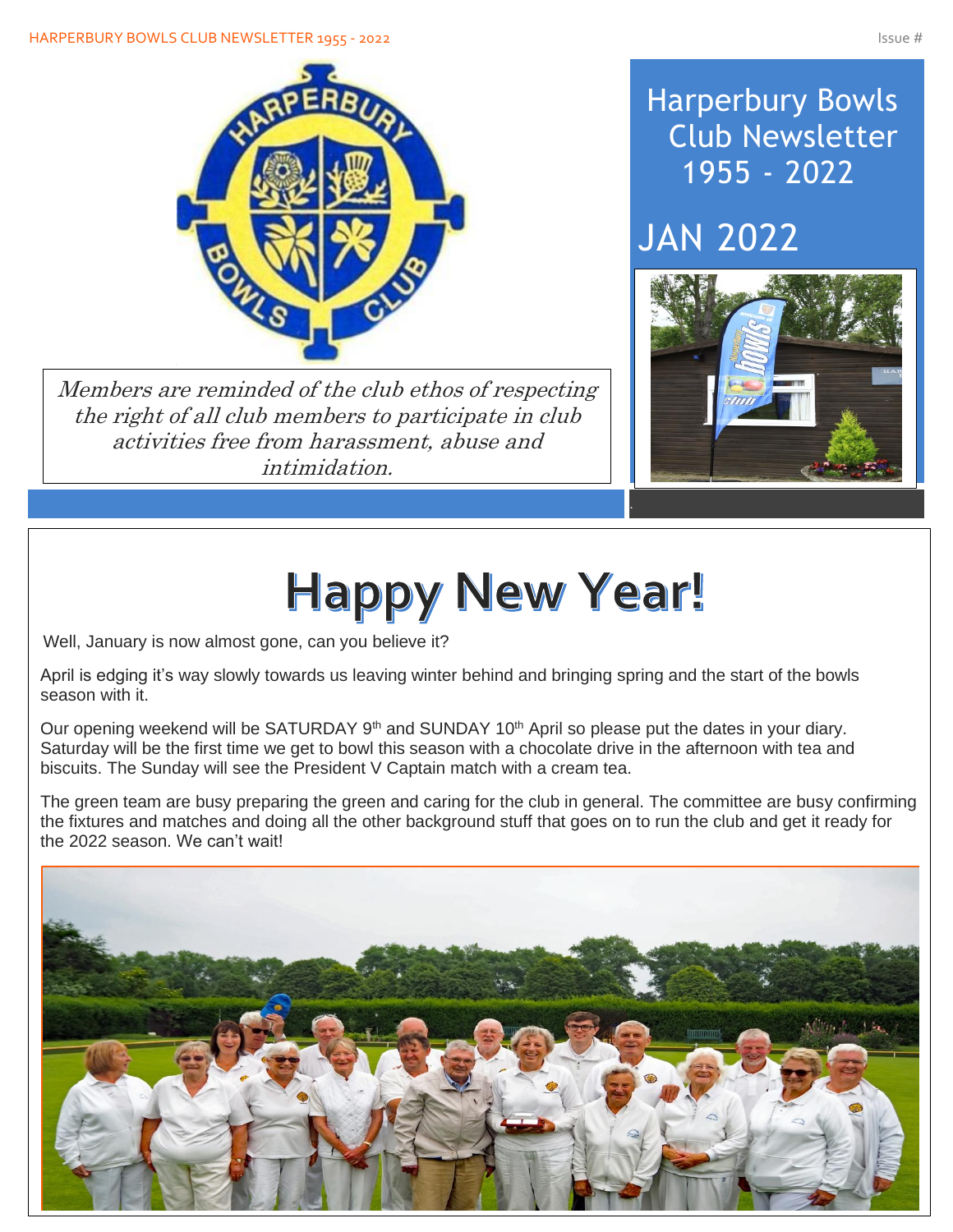## Monday is Games afternoon & Friday is Whist.

Monday afternoons are proving very successful as our games afternoon 2 till 4 ish and Friday is whist from 2 till 5pm.

On Monday, so far, we have mastered Rumikub, Triomino's and another domino's game called Mexican Train. All good fun and all helped along with a cuppa and cake. If you would like to join us for either afternoon please just pop along.



# The Alarm is on!

Í

 $\overline{\phantom{a}}$ 

I

I

I

I

I

I

I

I

So far so good. The alarm has been on for a few weeks now and no mishaps. The code for the alarm is the same as the door and gate lock. The code needs to be put in once the door is open and then set on going out. Make sure windows and doors are shut before setting the alarm.

# Recruitment team.

Jan and her team (Deb, Keith W, Alan and Paula D) have been busy putting a plan together to encourage new members into the club.

There are a couple of dates coming up where we could do with your help. The team plan to have a table in the foyer of Sainsburys and M&S in London Colney in April and possibly Tesco in Borehamwood. The slots will hopefully be 10 till 2 where the team will be handing out flyers and talking about the club to whoever wants to know more. Once we have the dates confirmed, if you can spare an hour or two of your time to help we can man the stall in two's or three's.

It is also hoped that members will distribute flyers in their roads and put posters in local shops etc to help promote how good bowls can be for your health, both physical healt and mental health wellbeing.

We have submitted articles to the London Colney local mag, Chischat and the local Bricketwood and Park street magazines. If anyone can think of any other local ones please let us know.

The team have also invited other local clubs down for a 'have a go at bowls' session with cake and a cuppa.

These includes the local WI, Abbey View Golf society and Greenwood park Tennis club. If you can think of any other local clubs that might fancy an afternoon/eve with us please let us know.

We are on a mission to get the bowling membership up!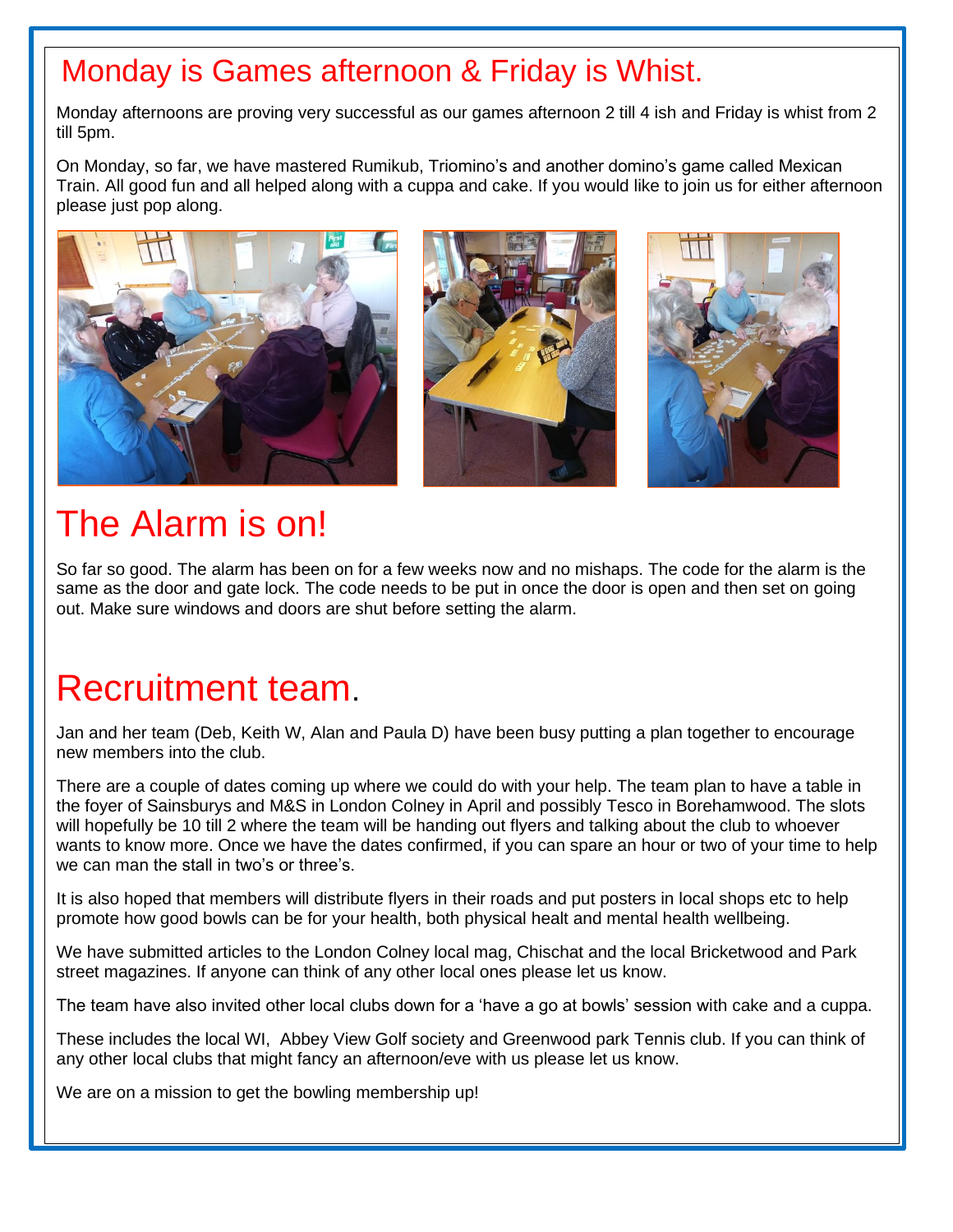### **Committee News**



 $\overline{\phantom{a}}$ 

Pat and Alan wanted to say a MASSIVE Thank you to all the members that contributed to their Ruby Anniversary present. They are very grateful to have so many lovely friends at the bowls club.

The committee would like to thank Sue Oakley, who has volunteered to sort out the club's bowls/woods in the shed. She will be keeping records of who has borrowed which woods so we can keep track of what we have 'in stock'. If anyone has any woods that have been on a long term 'loan' please let Sue know. In future there will be an agreed 'loan' period after which members will be expected to purchase their own woods and new bowlers can then have the use of the right size woods when they start to bowl.

#### The committee would like to advertise 3 positions that would help the running of the club.

| A position has become available for a RAFFLE                                           | A position has become available for a TEAM of Groovy                                                                                                                                 |
|----------------------------------------------------------------------------------------|--------------------------------------------------------------------------------------------------------------------------------------------------------------------------------------|
| <b>person EXTRAORDINAIRE</b> or even a mediocre one                                    | Grass Cutters.                                                                                                                                                                       |
| will do. The qualities needed are:                                                     | The team will be responsible for cutting the grass surrounding                                                                                                                       |
| A well organised person<br>$\bullet$<br>Someone who can spot a bargain                 | the green and the grass outside the club as you walk into the<br>club.                                                                                                               |
| The position of Raffle Person Extraordinaire would<br>help the club captain – GREATLY! | It is hoped that we will have enough members volunteer to<br>join this amazing team so that 2 members take a turn each<br>week to keep the grass looking trimmed and gorgeous as Tim |
| Each weekend home game will now have a raffle of                                       | managed to do on his own last season. The day it is cut can be                                                                                                                       |
| 4 prizes. The role involves the purchase of 4 prizes-                                  | flexible but Thurs or Fri would be ideal ready for the weekend                                                                                                                       |
| Sweets, wine, biscuits and one other for each home                                     | games.                                                                                                                                                                               |
| weekend game. The laminated raffle tickets need to                                     | The more people that are prepared to help the less times we                                                                                                                          |
| be sorted into the glass jugs for the tables before                                    | will all have to take a turn.                                                                                                                                                        |
| the day of the game and the matching ones goes in                                      | Qualities: Keen to help the club, you will need a hat and sun                                                                                                                        |
| the raffle drum ready for the match.                                                   | cream for when it is hot and need to be able to work as part of                                                                                                                      |
| If you think you could help out and take this role on                                  | a 2 man team when it is your turn to cut the grass.                                                                                                                                  |
| please let Deb know.                                                                   | If you think you can help please let Deb know.                                                                                                                                       |
|                                                                                        |                                                                                                                                                                                      |

Men's Team Manager. - A men's team selector is required for the following club entries. This is similar to the Captains role (on a much smaller scale) and will entail speaking to other clubs to confirm dates and details, notifying the members of match dates, times and locations requesting members to put their names down for selection and then selecting and notifying the members who have been selected.

COUNTY - Club League (Two Fours)

SADBA - Jones Cup, Bob Vise Trophy, Triples League (Friday)

W&D - Evening League (Friday)

Aaron Langley has kindly volunteered to undertake some/all of this role, however he would be appreciative of a member(s) helping to lighten the load by volunteering for any of the above.

If you wish to volunteer to help Aaron with managing the men's team for any of the above, please contact Gillian Carvin by email gdcarvin@gmail.com before Wednesday 9th March 2022.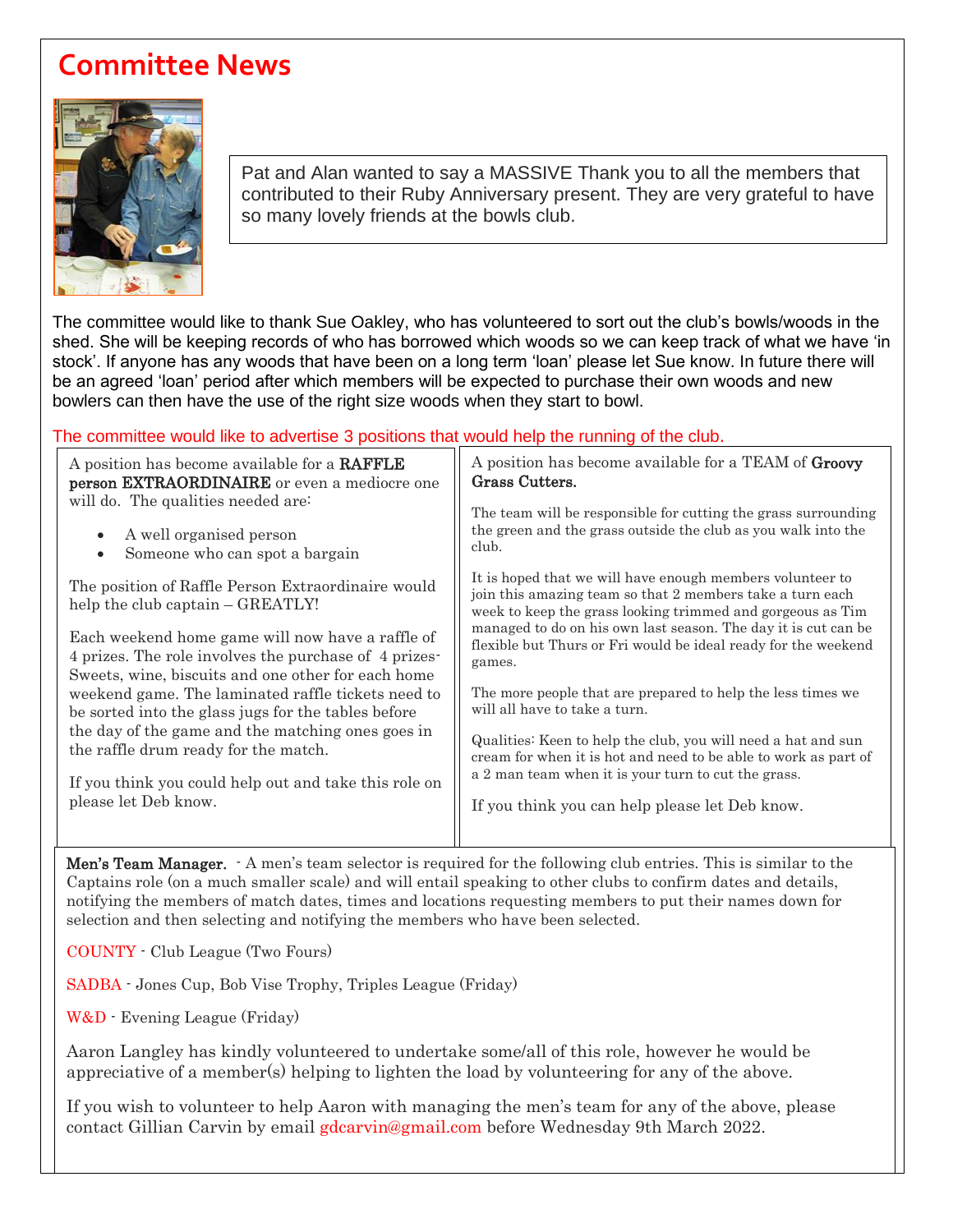#### Captains Report.



Two indoor games left. Hatfield on SUN 30<sup>th</sup> Jan and Watford IBC on SAT 19<sup>th</sup> Feb.

A massive thank you to everyone that has put their name down to play in our indoor fixtures. I think it is fair to say we see these games as a get together, some games we have held our own and other games, like this one at Harpenden indoor club – we got splattered! But, it was a nice afternoon, it was nice to see everyone and we had tea and biscuits.







### Captains Charity.

It was really hard deciding on the Captains Charity for this season. I have seen so many great charities at work recently. However, In view of the fact that Rob M was cared for in the Watford Peace Hospice and Nessa and Geoff are having support from Rennie Grove I have decided on these two charities for 2022.

The charity pot has already had a great start from donations from Anita's funeral both from club members and from Matthew and Andrew – Anita's sons. Geoff and Nessa have also donated the money from the re sale of two of their theatre tickets for Pretty Woman go into the charity pot.

The Peace hospice support people at the end of their life but the vast majority of their work is about empowering patients to achieve the best quality of life possible. They do that with their work in the community but, also, at the Hospice itself. Rob spent his last few days in the hospice and passed away peacefully with his family by his side.

Rennie Grove Hospice Care is a charity providing specialist care and support for adults and children with a lifelimiting illness in Bucks and West Herts. Through their unique Hospice at Home service, available day and night, and a range of day services they support their patients to live the best quality life they can with a choice about how and where they are cared for towards the end of life. They are also there for the families of their patients, ensuring that everyone can receive the right support, when they need it, to help them make every moment together matter.

I am really looking forward to the start of the season and the pre season 'get together' evening to submit membership forms and catch up with everyone. This will be on WEDS 16<sup>th</sup> MARCH at 7pm.

Take Care, Debs